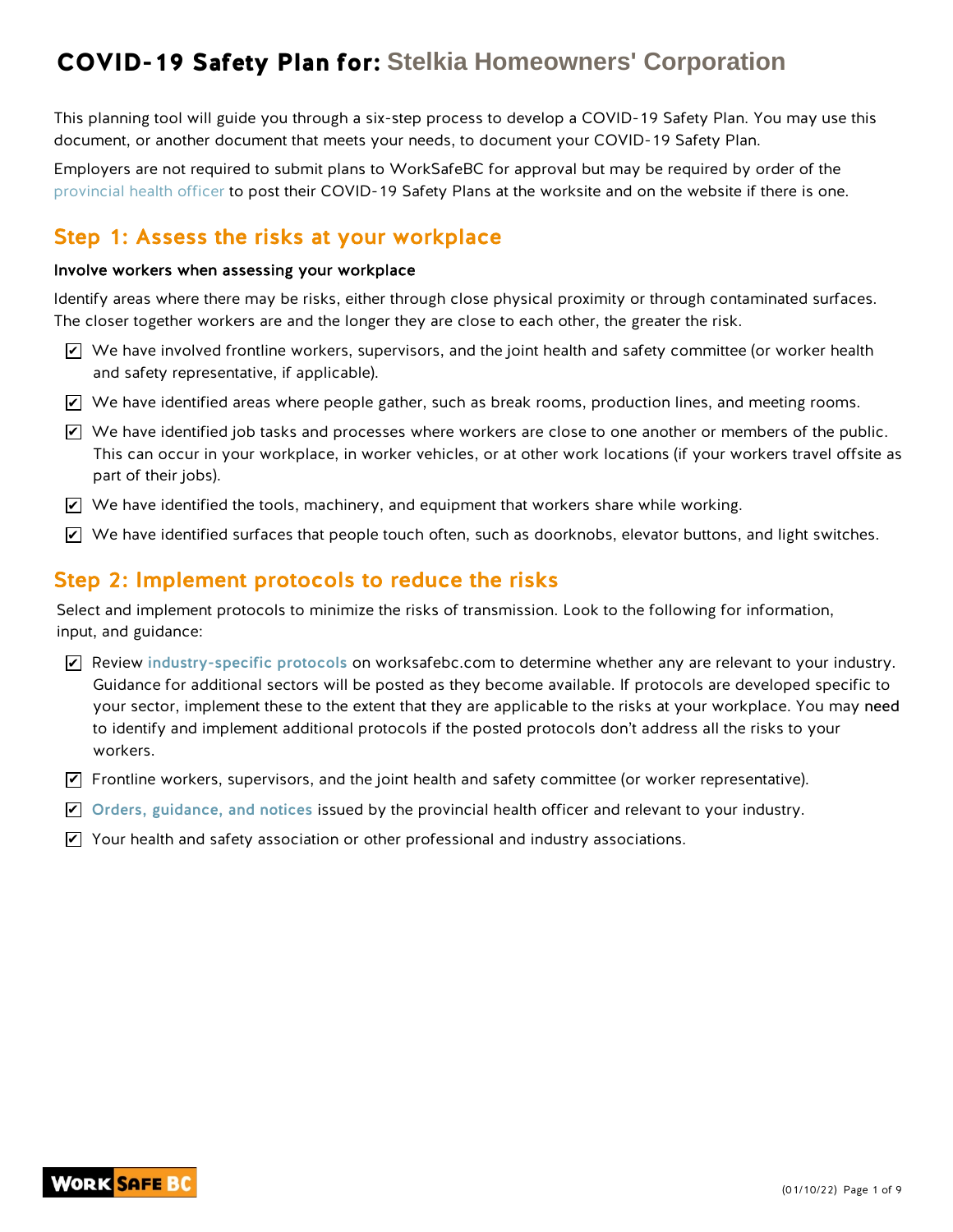Different protocols offer different levels of protection. Wherever possible, use the protocol that offers the highest level of protection. Consider controls from additional levels if the first level isn't practicable or does not completely control the risk. You will likely need to incorporate controls from various levels to address the risk at your workplace.



First level protection (elimination) — Limit the number of people in your workplace where possible by implementing work-from-home arrangements, establishing occupancy limits, rescheduling work tasks, or other means. Rearrange work spaces to ensure that workers are at least 2 m (6 ft.) from co-workers, customers, and members of the public.

Second level protection (engineering controls) — If you can't always maintain physical distancing, install barriers such as plexiglass to separate people.

Third level protection (administrative controls) — Establish rules and guidelines, such as posted occupancy limits for shared spaces, designated delivery areas, cleaning practices, and one-way doors and walkways to keep people physically separated.

Fourth level protection (PPE) — Masks are an important tool in the prevention of COVID-19 transmission. Implement mask policies appropriate to your workplace and ensure that they are in alignment with orders or guidance from the provincial health officer. Ensure that masks are selected and used appropriately. Signage is available on using masks correctly.

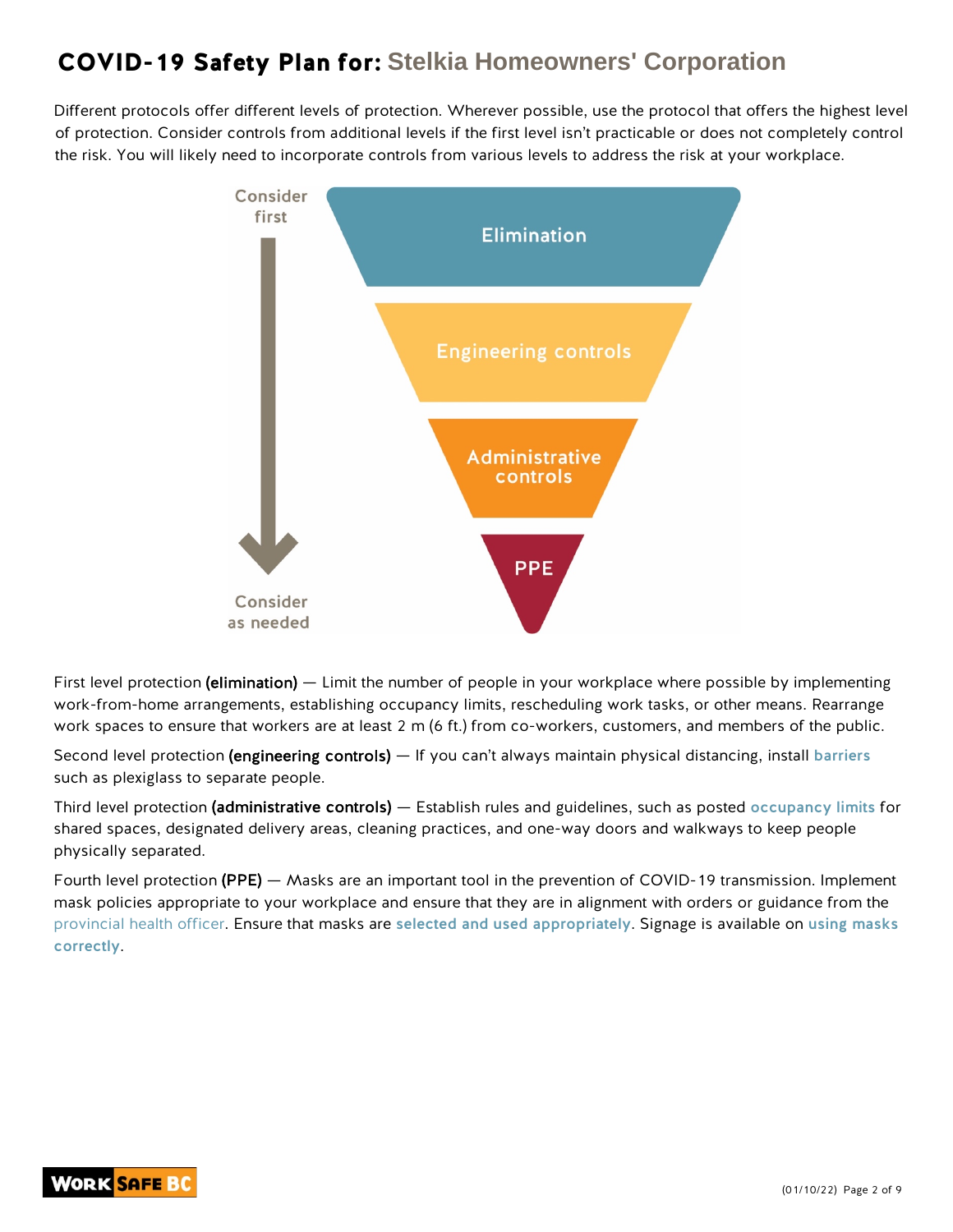#### First level protection (elimination): Limit the number of people at the workplace and ensure physical distance whenever possible

- $\blacktriangleright$  We have established and posted an occupancy limit for our premises. Limiting the number of people in a workplace is an important way to ensure physical distancing is maintained. Some sectors may have requirements for occupancy limits prescribed by the provincial health officer. For other employers, an occupancy limit that provides at least 5 square metres of unencumbered floor space per person (workers and patrons) may provide a sensible approach for determining maximum occupancy.
- $\blacktriangledown$  In order to reduce the number of people at the worksite, we have considered work-from-home arrangements, virtual meetings, rescheduling work tasks, and limiting the number of customers and visitors in the workplace.
- $\Psi$  We have established and posted occupancy limits for common areas such as break rooms, meeting rooms, change rooms, washrooms, and elevators.
- $\blacktriangledown$  We have implemented measures to keep workers and others at least 2 metres apart, wherever possible. Options include revising work schedules and reorganizing work tasks.

#### Measures in place

List your control measures for maintaining physical distance in your workplace, for example:

- Working offsite or remotely Admin & Operations Manager, when necessary may work remotely
- Private Office Admin
- Changes to work schedules staggered scheduling for Maintenance Team

- Changes to how tasks are done- masks required indoors, and when in the presence of other people, social distancing required

- Occupancy limits for workers - Maximum 2 persons in the Maintenance Office

- Reducing the number of customers - Occupancy limits in place in the pool, hot tubs, kitchen, gym, washrooms, and Great Room

- Limited seating ( Max 1 ) on staff Golf Cart

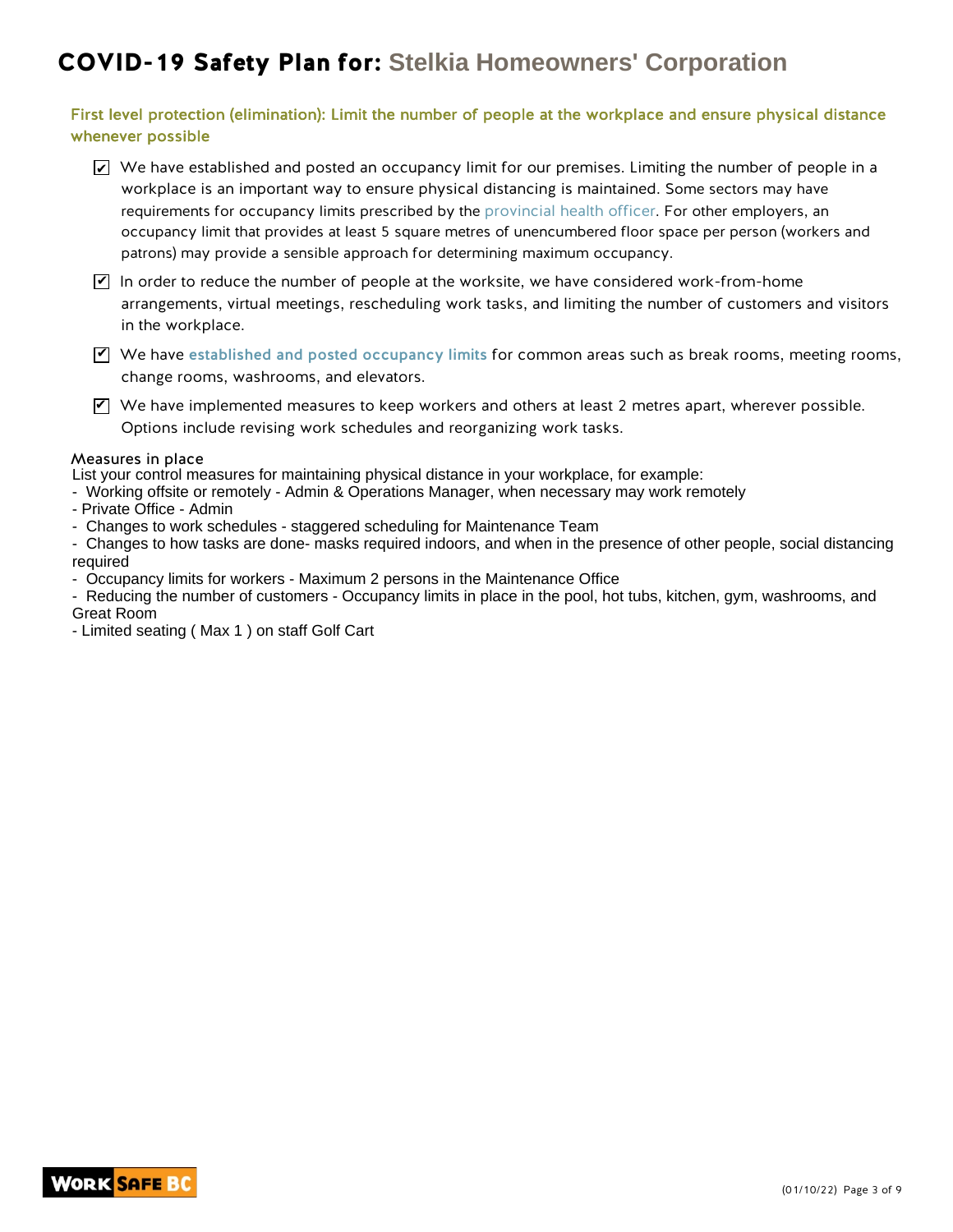#### Second level protection (engineering): Barriers and partitions

- $\blacktriangleright$  We have installed barriers where workers can't keep physically distant from co-workers, customers, or others.
- $\blacktriangleright$  We have included barrier cleaning in our cleaning protocols.
- $\blacktriangleright$  We have installed the barriers so they don't introduce other risks to workers (e.g., barriers installed inside a vehicle don't affect the safe operation of the vehicle).
- $\blacktriangledown$  For buildings with heating, ventilation, and air conditioning (HVAC) systems: We have reviewed available information on ventilation and air circulation and have ensured, to the extent that we are able, that these systems are properly maintained and functioning as designed.

#### Measures in place

Describe how barriers or partitions will be used in your workplace.

- -Partition available for security personnel when the pool is open
- -Regular HVAC servicing by Kimco, and filter changes done by the Maintenance Team

-No barrier required on the Golf Cart. Max 1 staff member on golf cart at a time.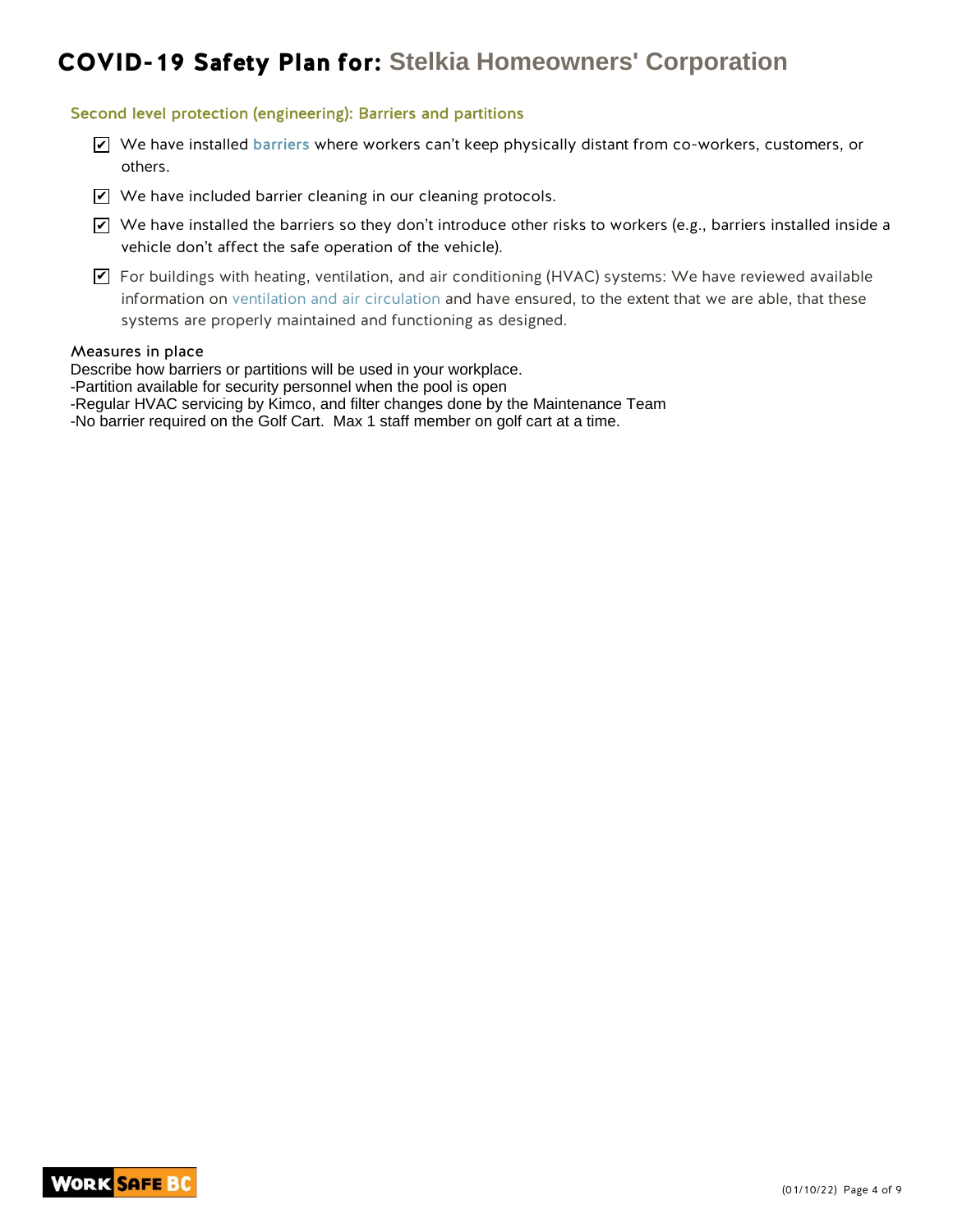#### Third level protection (administrative): Rules and guidelines

- $\blacktriangleright$  We have identified rules and guidelines for how workers should conduct themselves.
- $\blacktriangleright$  We have clearly communicated these rules and guidelines to workers through a combination of training and signage.

#### Measures in place

List the rules and guidelines that everyone in the workplace has to follow to reduce the risk of person-to-person transmission. This could include things like using one-way doors or walkways, using single-use (disposable) products, and wiping down equipment after use. Consider creating pods of workers who work together exclusively to minimize the risk of broad transmission throughout the workplace.

If this information is in another document, identify that document here.

-Thorough cleaning and sanitizing schedule for the Maintenance Team, daily, weekly, and monthly

-Sanitizer and Cloths provided in the gym for guests to sanitize equipment before & after use in addition to Staff cleaning -Sanitizer present in all washrooms, throughout the community centre, and pool deck

-Employees required to wear masks indoors, and when around other people outside

-Employee Covid symptom sign off sheet present when required by PHO

-Signage present throughout the workplace and at entry doors

-Handwashing guidelines present in all washrooms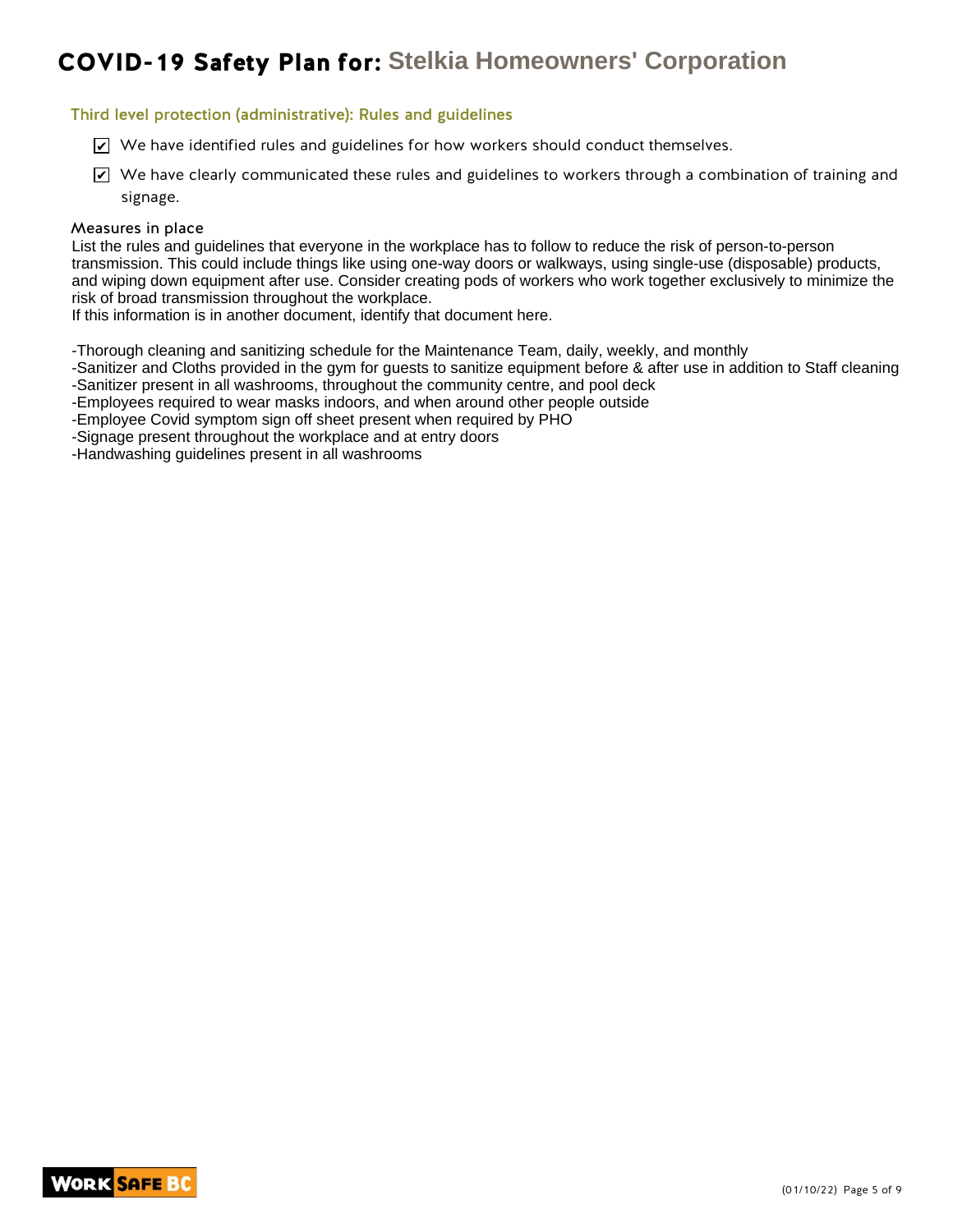#### Fourth level protection: Using masks (optional measure in addition to other control measures)

- $\blacktriangleright$  We have a policy on the use of masks that is appropriate to the workplace, and that is in alignment with orders and guidance from the provincial health officer.
- $\blacktriangledown$  Masks are selected and used appropriately. Signage is available for workers on using masks correctly.
- $\mathbf Z$  We have provided workers information on the proper use of masks.

#### Measures in place

How have workers been informed of the correct use of masks?

If this information is in another document, identify that document here.

- Masks are required and provided for Staff
- -Mask wearing poster present in WorkSafe binder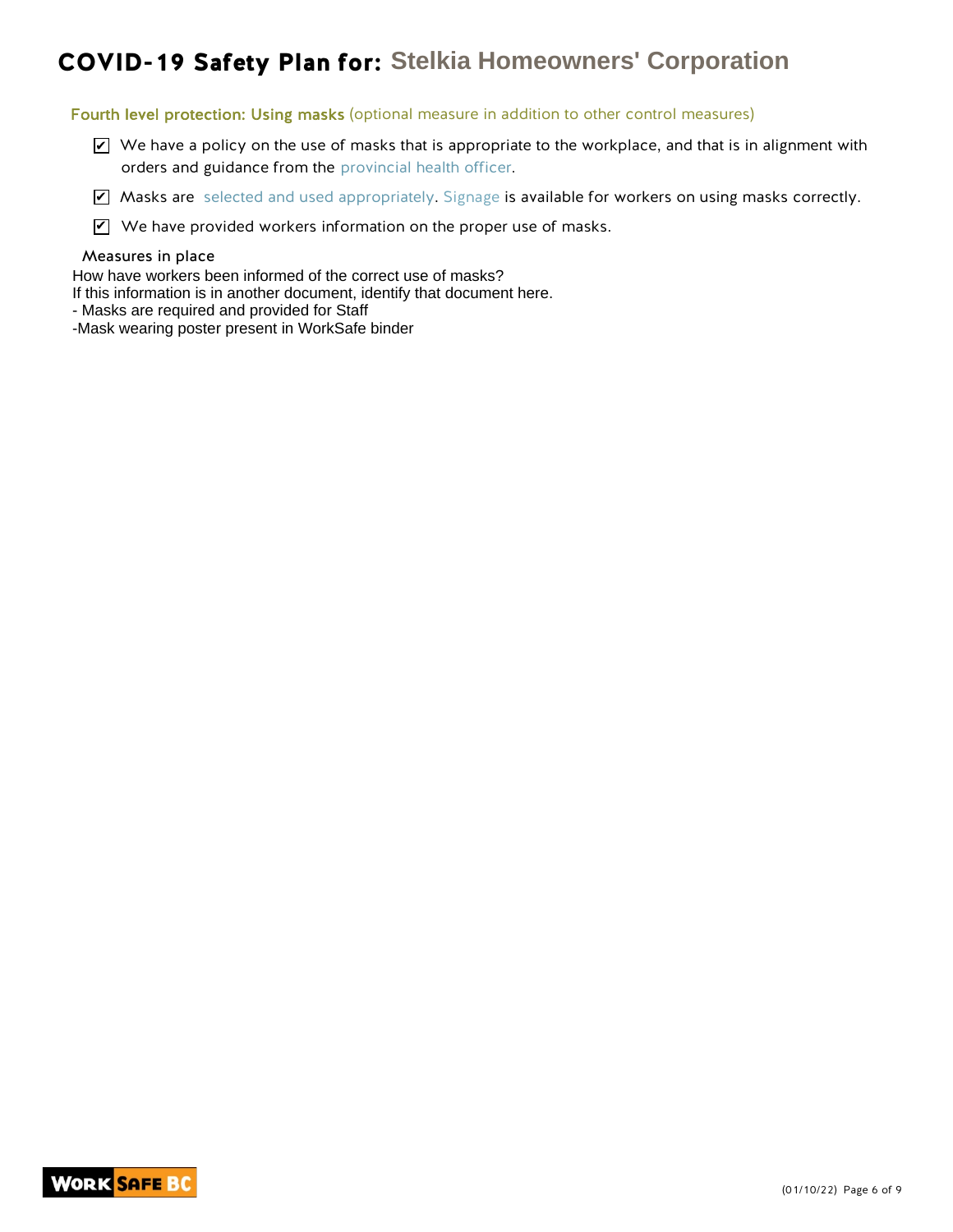#### Implement effective cleaning and hygiene practices

- $\blacktriangledown$  Our workplace has enough handwashing facilities on site for all our workers. Handwashing locations are visible and easily accessed.
- $\blacktriangledown$  We have policies that specify when workers must wash their hands and we have communicated good hygiene practices to workers. Frequent handwashing and good hygiene practices are essential to reduce the spread of the virus. [Handwashing and Cover coughs and sneezes posters are available at worksafebc.com.]

 $\blacktriangledown$  We are maintaining a clean environment in the workplace through routine cleaning practices.

 $\angle\!\!\!\!\perp$  Workers who are cleaning have adequate training and materials.

#### Cleaning protocols

Provide information about the cleaning and hygiene practices at your workplace.

-Daily, weekly, and monthly cleaning and sanitizing checklists are present

- -Handwashing signage present in all washrooms
- -Sanitizing stations located throughout the community centre, gym, great room, and pool deck

-Sanitizer and cloths present in the gym for guest use in addition to staff cleaning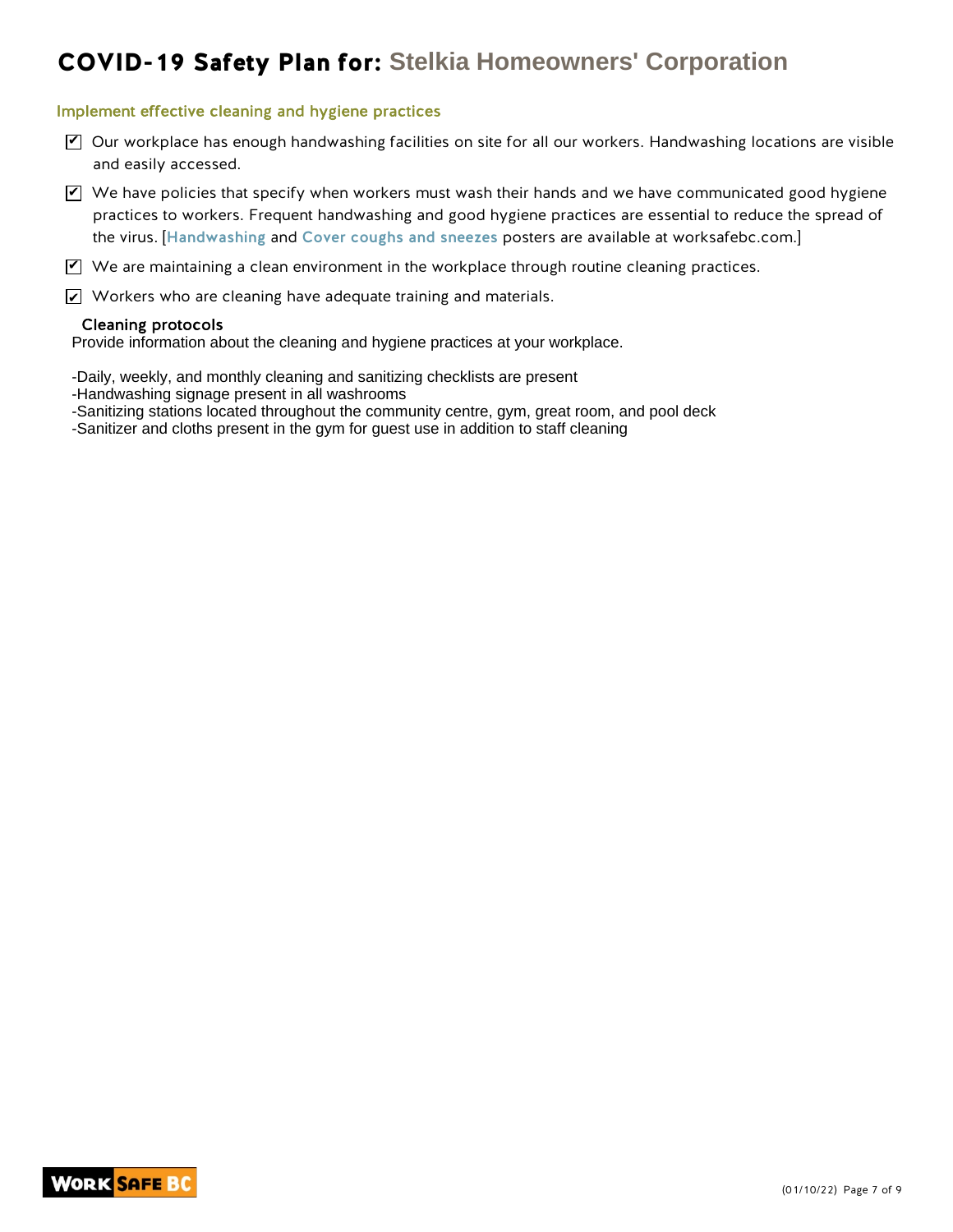### Step 3: Develop policies

Develop the necessary policies to manage your workplace, including policies around who can be at the workplace, how to address illness that arises at the workplace, and how workers can be kept safe in adjusted working conditions.

Our workplace policies ensure that workers and others showing symptoms of COVID-19 are prohibited from the workplace.

- $\vec{z}$  We have policies in place to support workers in receiving COVID-19 vaccinations to the extent that we are able.
- Employers may implement vaccination policies at their workplace. Employers with vaccination policies have clearly communicated this policy to workers. More information is available at worksafebc.com/en/covid-19/vaccination-andthe-workplace.
- Some employers may have rapid COVID-19 point-of-care screening programs or have access to rapid antigen tests. Any such programs are conducted in accordance with BCCDC guidance and clearly communicated to workers as appropriate.
- $\blacktriangledown$  All individuals, including those with symptoms of COVID-19, those who have been in contact with a COVID-19 positive individual, or those who have travelled outside of Canada, must follow the guidance of public health.
- $\blacktriangleright$  Visitors are prohibited or limited in the workplace.
- $\blacktriangleright$  First aid attendants have been provided OFAA protocols for use during the COVID-19 pandemic.
- $\blacktriangleright$  We have a working alone policy in place (if needed).
- $\blacktriangledown$  We have a work from home policy in place (if needed).
- $\blacktriangleright$  Ensure workers have the training and strategies required to address the risk of violence that may arise as customers and members of the public adapt to restrictions or modifications to the workplace. Ensure an appropriate violence prevention program is in place.

Our policy addresses workers who may start to feel ill at work. It includes the following:

- $\mathbf Z$  Sick workers should report to first aid, even with mild symptoms.
- $\blacktriangledown$  Sick workers should be asked to wash or sanitize their hands, provided with a mask, and isolated. Ask the worker to go straight home. [Consult the BC COVID-19 Self-Assessment Tool, or call 811 for further guidance related to testing and self-isolation.]
- $\blacktriangleright$  If the worker is severely ill (e.g., difficulty breathing, chest pain), call 911.
- $\blacktriangleright$  Clean and disinfect any surfaces that the ill worker has come into contact with.

### Step 4: Develop communication plans and training

You must ensure that everyone entering the workplace, including workers from other employers, knows how to keep themselves safe while at your workplace.

- $\blacktriangleleft$  We have a training plan to ensure everyone is trained in workplace policies and procedures.
- $\blacktriangleright$  All workers have received the policies for staying home when sick.
- $\blacktriangledown$  We have posted signage at the workplace, including occupancy limits and effective hygiene practices. [A customizable occupancy limit poster and handwashing signage are available on worksafebc.com.]
- $\blacktriangledown$  We have posted signage at the main entrance indicating that visitors and workers with symptoms are restricted from entering.
- $\blacktriangledown$  Supervisors have been trained on monitoring workers and the workplace to ensure policies and procedures are being followed.

### **WORK SAFE BO**